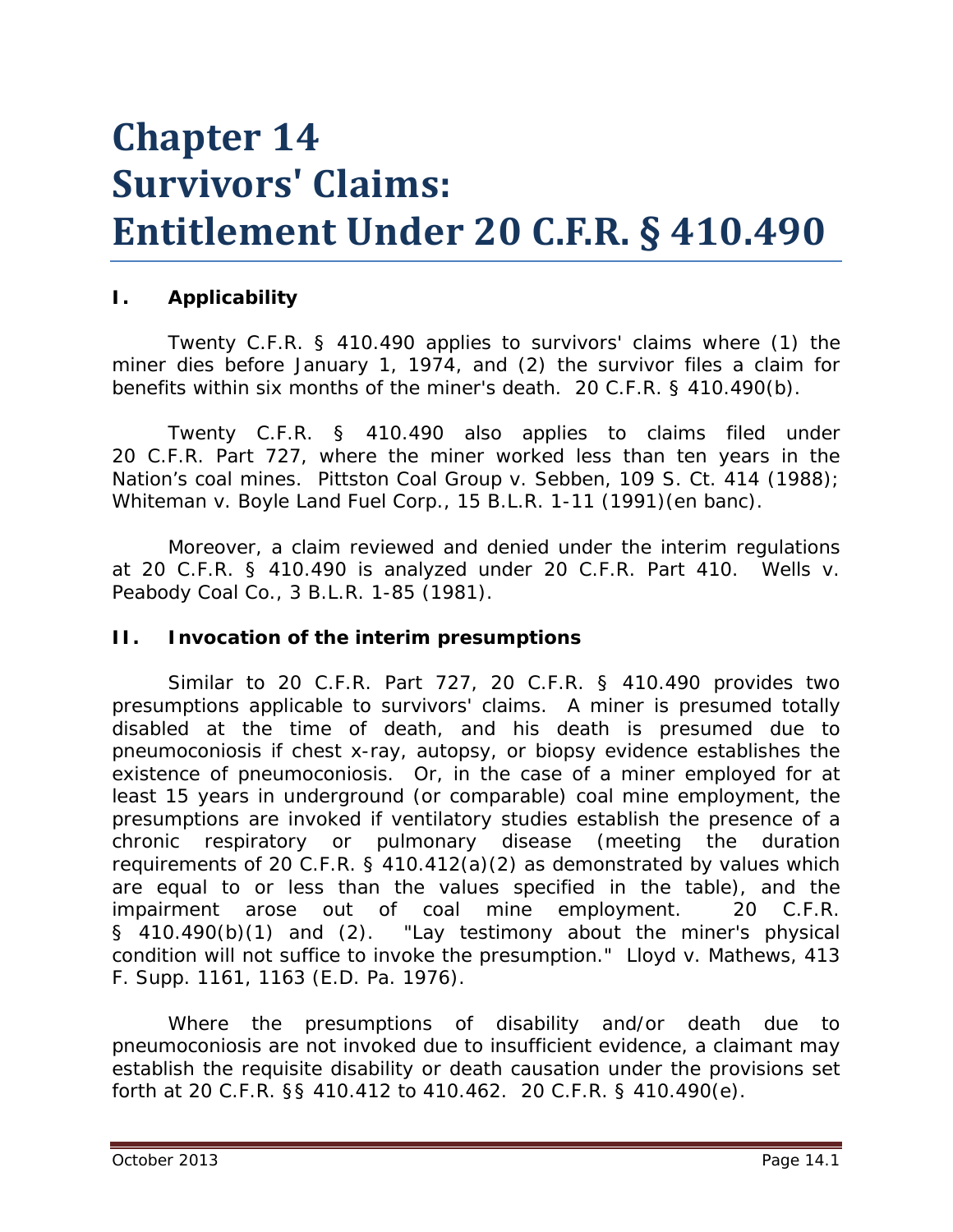## **III. Rebuttal of the interim presumptions**

The interim presumptions are rebutted if evidence establishes: (1) the individual was in fact doing his or her usual coal mine work (or comparable and gainful work), or (2) the individual was able to do his or her usual coal mine work (or comparable and gainful work). 20 C.F.R. § 410.490(c)(1) and (2). Evidence that the miner was in fact doing his or her usual coal mine work at the time of death is relevant to rebuttal of the interim presumption. *Farmer v. Weinberger*, 519 F.2d 627, 630 (6<sup>th</sup> Cir. 1975).

# **A. Physical versus vocational capability**

In assessing total disability, the Board applies the same standard as is applied for total disability as under 20 C.F.R. Part 727; namely, only physical capacity is considered. *Shaw v. Cementation Co. of America*, 10 B.L.R. 1-114 (1987).

In the Sixth Circuit, for Part B claims, the court applies the vocational disability standard (*i.e.* ability of the miner to find comparable employment in his or her immediate area of work). *Neace v. Director, OWCP*, 867 F.2d 264 ( $6<sup>th</sup>$  Cir. 1989). For Part C claims, the Sixth Circuit applies a medical test of physical capabilities, not a vocational analysis. *Ramey v. Kentland Elkhorn Coal Corp.*, 755 F.2d 485 (6<sup>th</sup> Cir. 1985). For further discussion of the factors to consider in determining whether the miner is able to perform "comparable and gainful" employment, *see* Chapters 8 and 10.

#### **B. Rebuttal methods under 20 C.F.R. Part 727 incorporated into 20 C.F.R. § 410.490**

Comparing rebuttal provisions at 20 C.F.R. § 410.490(c) with those at 20 C.F.R. § 727.203(b) reveals the provisions at 20 C.F.R. § 727.203(b) provide two additional means of rebuttal: (1) the miner's total disability does not arise out of coal mine employment, and (2) the miner does not have pneumoconiosis. 20 C.F.R. § 727.203(b)(3) and (b)(4). Thus, the provisions at 20 C.F.R. Part 727 require ten years of coal mine employment and provide four means of rebuttal, whereas the more liberal 20 C.F.R. § 410.490 regulations require no minimum period of coal mine employment, and set forth only two means of rebuttal.

In *Phipps v. Director, OWCP*, 17 B.L.R. 1-39 (1992)(en banc), the Board concluded this disparity needed to be remedied and, in accordance with the United States Supreme Court's decision in *Pauley v. Bethenergy Mines, Inc.*, 111 S. Ct. 2524 (1991), the Board held the four methods of rebuttal set forth at 20 C.F.R. § 727.203(b) are applicable to claims adjudicated under 20 C.F.R. § 410.490 of the regulations.